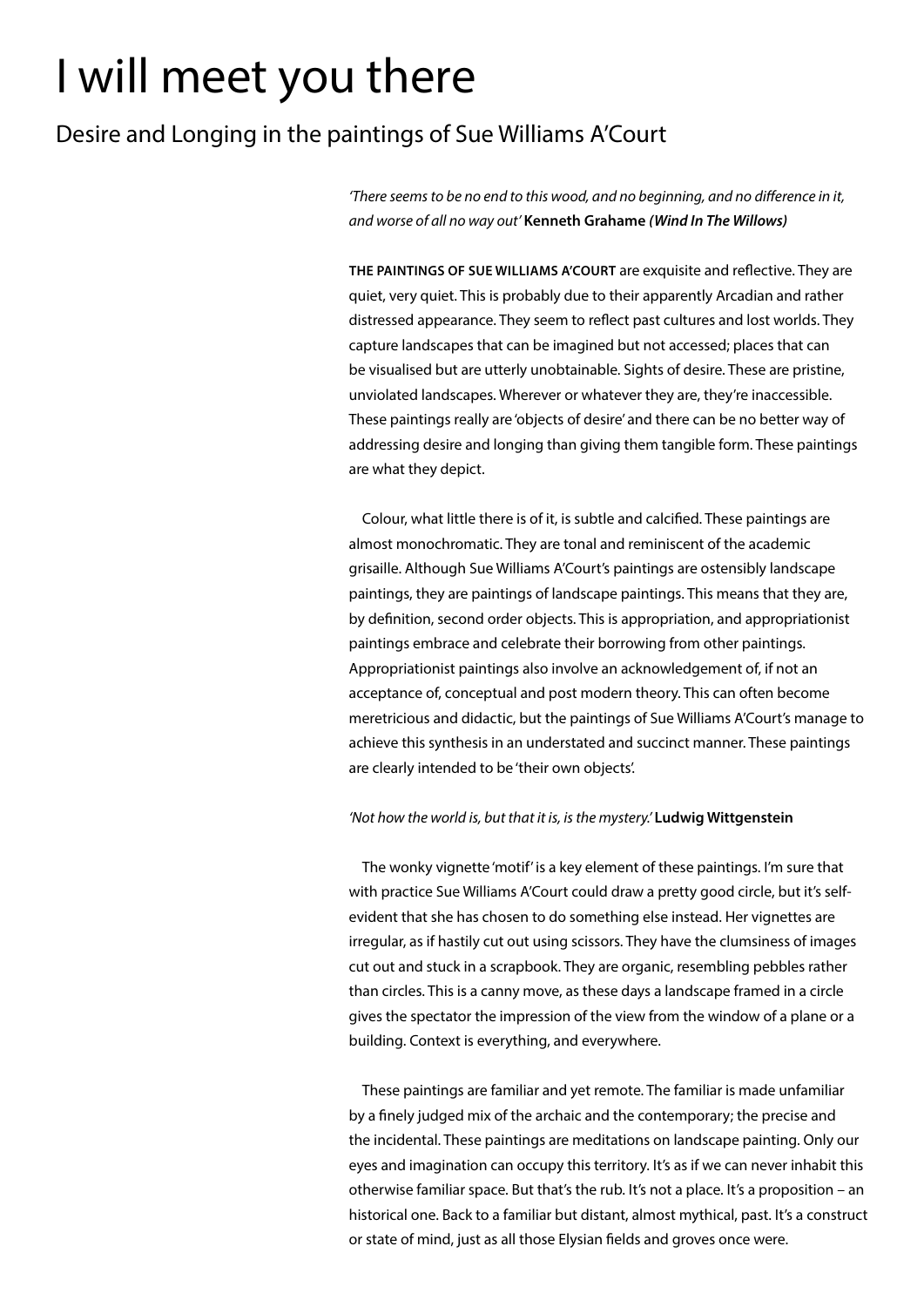#### **William Blake**

Just as Sue Williams A'Court's paintings are clearly appropriationist and celebrate references to Thomas Gainsborough, it's important to consider what influenced Gainsborough himself. He quotes from romantic painters, such as Claude Lorrain, Nicolas Poussin and Hercules Seghers amongst many others. Sue Williams A'Court's work is essentially romantic because it attempts to reclaim landscape as a signifier of desire. These landscapes, like so much that is idealised, seem to be resistant to the seasons, the passage of time and ultimately death. In Sue Williams A'Court's paintings it is eternally summer. The trees are invariably in full and varied foliage. The style and execution of the landscapes and the painting of the ground, which owes a debt to tachisme, are wilfully incongruous. They're poles apart historically, intellectually and aesthetically. The location is a generic northern temperate – the default setting for painters of the classical past. This is nowhere and everywhere. Well – almost – as mountains are visible in the distance, which probably rules out Gainsborough's native East Anglia as subject matter.

Sue Williams A'Court started making these paintings in late 2012 when she discovered the work of Thomas Gainsborough. It wasn't the humanity or naturalism of The Linley Sisters that impressed her but the style in which the landscape in the background was depicted and the manner in which it was painted. Sue Williams A'Court wasn't immediately aware of the extraordinary pedigree of Gainsborough's foliage. She found the way in which Gainsborough painted foliage mesmerising and it's this that makes her work so fascinating. Gainsborough's landscapes, and particularly his foliage, appear to be painted in a rather rhetorical style, which some regard as decorative and a little mannered. He doesn't seem to have shared John Constable's love of the natural with its air of authenticity. Gainsborough, like so many painters before him, looked not to nature but the history of painting for a template.

#### *'The question is not what you look at, but what you see.'* **Henry David Thoreau**

This involved the rendering of trees, shrubs and meadows that had graced painting for centuries and had helped in a small way to give romanticism its 'look'. This set of conventions had emerged at the birth of European landscape painting. Here are Albrecht Altdorfer's oaks, the beech of Hercules Seghers and the ash of Meindert Hobbema reiterated over generations. Over the centuries, generic, painterly woodlands have evolved, becoming almost ubiquitous. They can be found in medieval tapestries and heraldry, the acanthus being one example that has its roots in the Greco-Roman.

The paintings of Sue Williams A'Court also affirm the primacy of vision and it is this that makes her paintings as visually arresting as they are eclectic. Sue Williams A'Court's paintings are effectively an appreciation of the European worldview and our relationship with place. The landscape as a sight of collective reverie. This is landscape not as topographical record or a state of affairs but